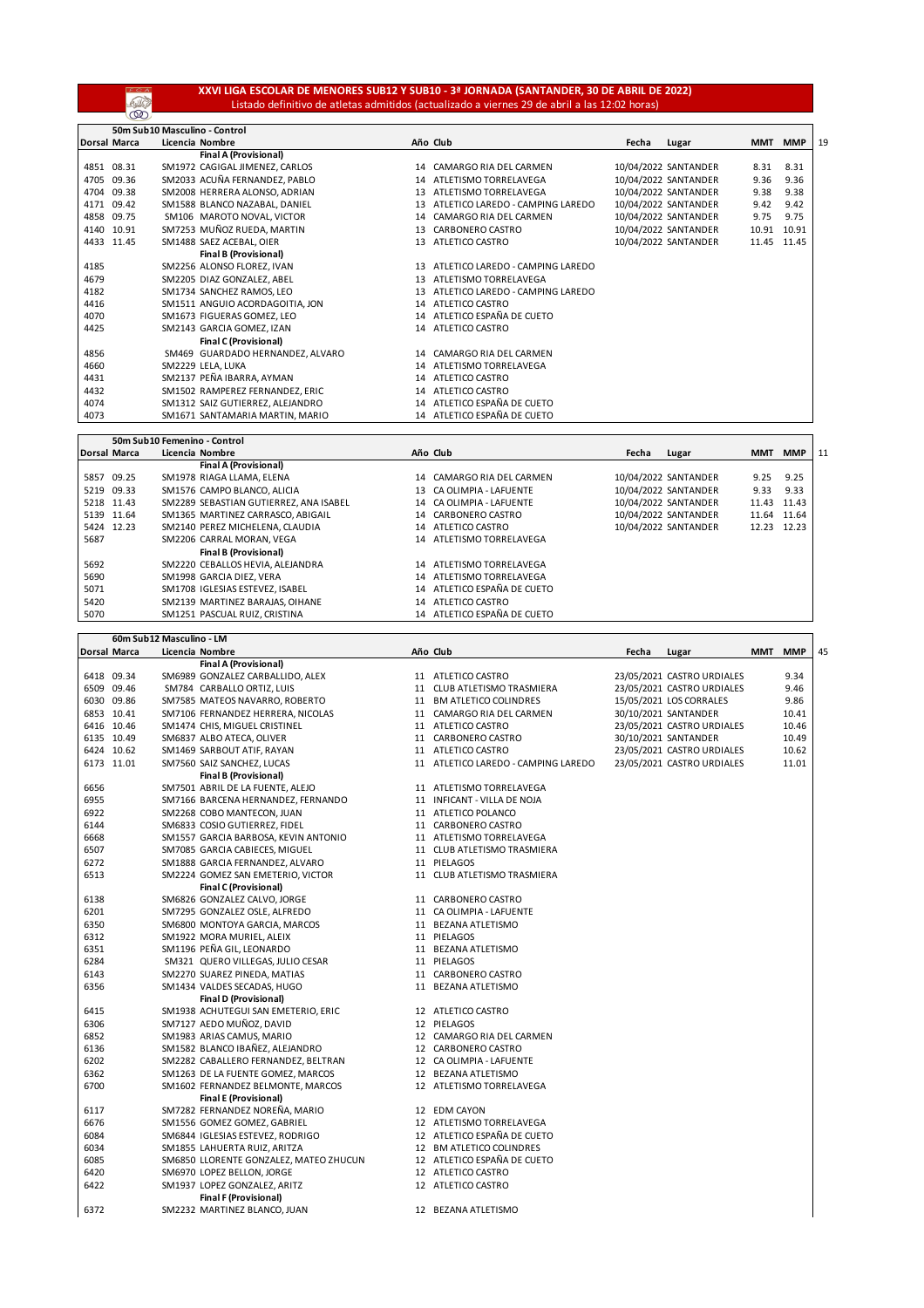| 6060 | SM2271 POSTIGO TORRE, NICOLAS      | 12 ATLETICO ESPAÑA DE CUETO         |
|------|------------------------------------|-------------------------------------|
| 6298 | SM7131 PRIETO VALDIANDE, HECTOR    | 12 PIELAGOS                         |
| 6141 | SM1785 RAMILA PEREZ, ERIK          | 12 CARBONERO CASTRO                 |
| 6290 | SM315 SAIZ LOPEZ. MARCO            | 12 PIELAGOS                         |
| 6862 | SM7104 TRICIO MARTIN, MATEO        | 12 CAMARGO RIA DEL CARMEN           |
| 6174 | SM1585 VAN DE WORP HERNANDO. LEVIE | 12 ATLETICO LAREDO - CAMPING LAREDO |

|              |              | 60m Sub12 Femenino - LM |                                                                        |                                                               |       |                            |     |            |    |
|--------------|--------------|-------------------------|------------------------------------------------------------------------|---------------------------------------------------------------|-------|----------------------------|-----|------------|----|
|              | Dorsal Marca |                         | Licencia Nombre                                                        | Año CLUB                                                      | Fecha | Lugar                      | MMT | <b>MMP</b> | 71 |
|              |              |                         | <b>Final A (Provisional)</b>                                           |                                                               |       |                            |     |            |    |
|              | 7170 09.31   |                         | SM1584 VAN DE WORP HERNANDO, LARA                                      | 11 ATLETICO LAREDO - CAMPING LAREDO                           |       | 23/05/2021 CASTRO URDIALES |     | 9.31       |    |
|              | 7434 09.73   |                         | SM7023 TRIGO PEREZ DE ANUCITA, MARIA                                   | 11 ATLETICO CASTRO                                            |       | 23/05/2021 CASTRO URDIALES |     | 9.73       |    |
|              | 7364 09.99   |                         | SM1346 FERNANDEZ GARCIA, MARTA                                         | 11 BEZANA ATLETISMO                                           |       | 23/05/2021 CASTRO URDIALES |     | 9.99       |    |
|              | 7508 10.10   |                         | SM6778 CRUZ SOLA, VEGA                                                 | 11 CLUB ATLETISMO TRASMIERA                                   |       | 15/05/2021 LOS CORRALES    |     | 10.10      |    |
|              | 7090 10.23   |                         | SM6865 GONZALEZ OSUNA, AMAIA                                           | 11 ATLETICO ESPAÑA DE CUETO                                   |       | 30/10/2021 SANTANDER       |     | 10.23      |    |
|              | 7430 10.40   |                         | SM1463 PEREZ CANTIZ, AITANA                                            | 11 ATLETICO CASTRO                                            |       | 23/05/2021 CASTRO URDIALES |     | 10.40      |    |
|              | 7093 10.45   |                         | SM7549 VENERO RODRIGUEZ, EMMA                                          | 11 ATLETICO ESPAÑA DE CUETO                                   |       | 15/05/2021 LOS CORRALES    |     | 10.45      |    |
|              | 7698 10.57   |                         | SM1600 RODRIGUEZ ECHAZU, LAIA<br><b>Final B (Provisional)</b>          | 11 ATLETISMO TORRELAVEGA                                      |       | 23/05/2021 CASTRO URDIALES |     | 10.57      |    |
|              | 7431 10.59   |                         | SM7021 RODRIGUEZ QUINTANA, ARIANE                                      | 11 ATLETICO CASTRO                                            |       | 30/10/2021 SANTANDER       |     | 10.59      |    |
|              | 7717 10.61   |                         | SM7296 RUIZ GUTIERREZ, MARTINA                                         | 11 ATLETICO CORRALES - JOSE PEÑA LASTRA                       |       | 15/05/2021 LOS CORRALES    |     | 10.61      |    |
|              | 7510 10.76   |                         | SM7471 ALVAREZ RUBIO, INES                                             | 11 CLUB ATLETISMO TRASMIERA                                   |       | 15/05/2021 LOS CORRALES    |     | 10.76      |    |
| 7415         |              |                         | SM1936 ACERO MARTIN, LUCIA                                             | 11 ATLETICO CASTRO                                            |       |                            |     |            |    |
| 7135         |              |                         | SM1787 ALCON LOPEZ, LUCIA                                              | 11 CARBONERO CASTRO                                           |       |                            |     |            |    |
| 7270         |              |                         | SM372 ALONSO ALLICA, NOA                                               | 11 PIELAGOS                                                   |       |                            |     |            |    |
| 7926         |              |                         | SM2162 ARIAS SANCHEZ, ALBA                                             | 11 ATLETICO POLANCO                                           |       |                            |     |            |    |
| 7716         |              |                         | SM1768 BALBAS GARCIA, MARIA                                            | 11 ATLETICO CORRALES - JOSE PEÑA LASTRA                       |       |                            |     |            |    |
|              |              |                         | <b>Final C (Provisional)</b>                                           |                                                               |       |                            |     |            |    |
| 7699         |              |                         | SM1999 BOLADO GUTIERREZ, MARIA                                         | 11 ATLETISMO TORRELAVEGA                                      |       |                            |     |            |    |
| 7852         |              |                         | SM1984 BUENAPOSADA GUTIERREZ, SARA                                     | 11 CAMARGO RIA DEL CARMEN                                     |       |                            |     |            |    |
| 7273         |              |                         | SM1926 CRESPO ARECHEDERRA, LARA                                        | 11 PIELAGOS                                                   |       |                            |     |            |    |
| 7511         |              |                         | SM1717 CRUZ FERNANDEZ, NURIA                                           | 11 CLUB ATLETISMO TRASMIERA                                   |       |                            |     |            |    |
| 7148         |              |                         | SM2281 DIEGO MOVELLAN, LUCIA                                           | 11 CARBONERO CASTRO                                           |       |                            |     |            |    |
| 7071         |              |                         | SM6860 DIEZ PALAZUELO, CELIA                                           | 11 ATLETICO ESPAÑA DE CUETO                                   |       |                            |     |            |    |
| 7417         |              |                         | SM2012 DURAN REBATE, EIDER                                             | 11 ATLETICO CASTRO                                            |       |                            |     |            |    |
| 7418         |              |                         | SM7001 ESCALANTE VELAR, MARTINA                                        | 11 ATLETICO CASTRO                                            |       |                            |     |            |    |
|              |              |                         | <b>Final D (Provisional)</b>                                           |                                                               |       |                            |     |            |    |
| 7146         |              |                         | SM1784 FERNANDEZ GAYON, NAROA                                          | 11 CARBONERO CASTRO                                           |       |                            |     |            |    |
| 7072         |              |                         | SM1730 FERNANDEZ MORANTE, ALBA                                         | 11 ATLETICO ESPAÑA DE CUETO                                   |       |                            |     |            |    |
| 7920         |              |                         | SM7412 FERNANDEZ RUIZ, IRENE                                           | 11 ATLETICO POLANCO                                           |       |                            |     |            |    |
| 7367         |              |                         | SM7426 GARAY CABEZON, NAROA                                            | 11 BEZANA ATLETISMO                                           |       |                            |     |            |    |
| 7037         |              |                         | SM2117 GARCIA FERNANDEZ, NOA                                           | 11 BM ATLETICO COLINDRES                                      |       |                            |     |            |    |
| 7274         |              |                         | S332 GOMEZ DA SILVEIRA, ALEXIA                                         | 11 PIELAGOS                                                   |       |                            |     |            |    |
| 7856         |              |                         | SM6898 GOMEZ SOLORZANO, MARTINA<br>SM7553 GONZALEZ PELAEZ, SAMANTHA    | 11 CAMARGO RIA DEL CARMEN<br>11 CAMARGO RIA DEL CARMEN        |       |                            |     |            |    |
| 7857         |              |                         | <b>Final E (Provisional)</b>                                           |                                                               |       |                            |     |            |    |
| 7128         |              |                         | SM222 GUTIERREZ GETE, LARA                                             | 11 EDM CAYON                                                  |       |                            |     |            |    |
| 7064         |              |                         | SM6862 HERAS VEGA, JIMENA                                              | 11 ATLETICO ESPAÑA DE CUETO                                   |       |                            |     |            |    |
| 7719         |              |                         | SM1213 HONTAÑON SAIZ, CARLA                                            | 11 ATLETICO CORRALES - JOSE PEÑA LASTRA                       |       |                            |     |            |    |
| 7272         |              |                         | SM7191 MENOCAL ROMERO, LUCIA                                           | 11 PIELAGOS                                                   |       |                            |     |            |    |
| 7368         |              |                         | SM1661 MERINO SANCHEZ, LUCIA                                           | 11 BEZANA ATLETISMO                                           |       |                            |     |            |    |
| 7862         |              |                         | SM6901 MORAN PEDROSA, PAULA                                            | 11 CAMARGO RIA DEL CARMEN                                     |       |                            |     |            |    |
| 7271         |              |                         | SM1876 PACHECO RIVA, BERTA                                             | 11 PIELAGOS                                                   |       |                            |     |            |    |
| 7509         |              |                         | SM7480 PONCELA BOLADO, CLARA                                           | 11 CLUB ATLETISMO TRASMIERA                                   |       |                            |     |            |    |
|              |              |                         | <b>Final F (Provisional)</b>                                           |                                                               |       |                            |     |            |    |
| 7323         |              |                         | SM2078 SOTO RODRIGUEZ, DANIELA                                         | 11 PIELAGOS                                                   |       |                            |     |            |    |
| 7652         |              |                         | SM6998 VERDEJA GONZALEZ, SANDRA                                        | 11 ATLETISMO TORRELAVEGA                                      |       |                            |     |            |    |
| 7144         |              |                         | SM1547 VIRRUSO FLORES, GABRIELA                                        | 11 CARBONERO CASTRO                                           |       |                            |     |            |    |
| 7850         |              |                         | SM6910 ABASCAL ANTOLIN, MIRIAM                                         | 12 CAMARGO RIA DEL CARMEN                                     |       |                            |     |            |    |
| 7114         |              |                         | SM7288 ARANDA FERNANDEZ, ALIA                                          | 12 EDM CAYON                                                  |       |                            |     |            |    |
| 7278         |              |                         | SM7144 ARROYO LASTRA, NOA                                              | 12 PIELAGOS                                                   |       |                            |     |            |    |
| 7200         |              |                         | SM1199 CABAÑEROS BAO, MARINA                                           | 12 CA OLIMPIA - LAFUENTE                                      |       |                            |     |            |    |
| 7505         |              |                         | SM1227 CARRAL CASTILLO, INES                                           | 12 CLUB ATLETISMO TRASMIERA                                   |       |                            |     |            |    |
|              |              |                         | <b>Final G (Provisional)</b>                                           |                                                               |       |                            |     |            |    |
| 7136         |              |                         | SM1362 CHANA PRIETO, MARTA                                             | 12 CARBONERO CASTRO                                           |       |                            |     |            |    |
| 7925         |              |                         | SM2164 CUBERO NEIRA, CARLA                                             | 12 ATLETICO POLANCO                                           |       |                            |     |            |    |
| 7357<br>7137 |              |                         | SM1765 DEL VALLE ROBLEDO, CLOE<br>SM1439 ESTRADA GUTIERREZ, MARIA CRUZ | 12 BEZANA ATLETISMO<br>12 CARBONERO CASTRO                    |       |                            |     |            |    |
| 7359         |              |                         | SM1764 GARCIA ALONSO, JULIA                                            | 12 BEZANA ATLETISMO                                           |       |                            |     |            |    |
| 7126         |              |                         | SM242 GOMEZ ESCALADA, NOA                                              | 12 EDM CAYON                                                  |       |                            |     |            |    |
| 7436         |              |                         | SM6981 GONZALEZ LORENZO, INES                                          | 12 ATLETICO CASTRO                                            |       |                            |     |            |    |
| 7425         |              |                         | SM2146 GONZALEZ MONTEJO, CLAUDIA                                       | 12 ATLETICO CASTRO                                            |       |                            |     |            |    |
|              |              |                         | <b>Final H (Provisional)</b>                                           |                                                               |       |                            |     |            |    |
| 7555         |              |                         | SM1808 GUTIERREZ SANCHEZ, MARINA                                       | 12 ATLETISMO ASTILLERO - GUARNIZO                             |       |                            |     |            |    |
| 7427         |              |                         | SM6982 HURTADO SANCHEZ DE GARCISANCHEZ. TERESA                         | 12 ATLETICO CASTRO                                            |       |                            |     |            |    |
| 7922         |              |                         | SM15 IZQUIERDO PEREZ, ROMINA                                           | 12 ATLETICO POLANCO                                           |       |                            |     |            |    |
| 7860         |              |                         | SM1991 LLATA GONZALEZ, JANA                                            | 12 CAMARGO RIA DEL CARMEN                                     |       |                            |     |            |    |
| 7279         |              |                         | SM1863 MORENO MARCILLA, LAURA                                          | 12 PIELAGOS                                                   |       |                            |     |            |    |
| 7202         |              |                         | SM2244 MORIN TORRALBO, ANA                                             | 12 CA OLIMPIA - LAFUENTE                                      |       |                            |     |            |    |
| 7141         |              |                         | SM1438 PASCUAL SANZO, IRENE                                            | 12 CARBONERO CASTRO                                           |       |                            |     |            |    |
| 7293         |              |                         | SM1896 PUENTE HERNANDEZ, SOFIA                                         | 12 PIELAGOS                                                   |       |                            |     |            |    |
|              |              |                         | Final I (Provisional)                                                  |                                                               |       |                            |     |            |    |
| 7863         |              |                         | SM1992 RADA EGUREN, VEGA                                               | 12 CAMARGO RIA DEL CARMEN                                     |       |                            |     |            |    |
| 7203         |              |                         | SM2245 RIVERO CAÑAL, MARTINA                                           | 12 CA OLIMPIA - LAFUENTE                                      |       |                            |     |            |    |
| 7117         |              |                         | SM113 RUIFERNANDEZ ARNAIZ, CELIA                                       | 12 EDM CAYON                                                  |       |                            |     |            |    |
| 7715<br>7432 |              |                         | SM1604 RUIZ PEÑA, VALERIA<br>SM2147 RUIZ RODRIGO, EIRE                 | 12 ATLETICO CORRALES - JOSE PEÑA LASTRA<br>12 ATLETICO CASTRO |       |                            |     |            |    |
| 7143         |              |                         | SM1789 VARGAS ZARATE, XIOMARA                                          | 12 CARBONERO CASTRO                                           |       |                            |     |            |    |
| 7435         |              |                         | SM6986 VICENTE SANTOS, IRENE                                           | 12 ATLETICO CASTRO                                            |       |                            |     |            |    |
|              |              |                         |                                                                        |                                                               |       |                            |     |            |    |

**500m Sub12 Masculino - LM**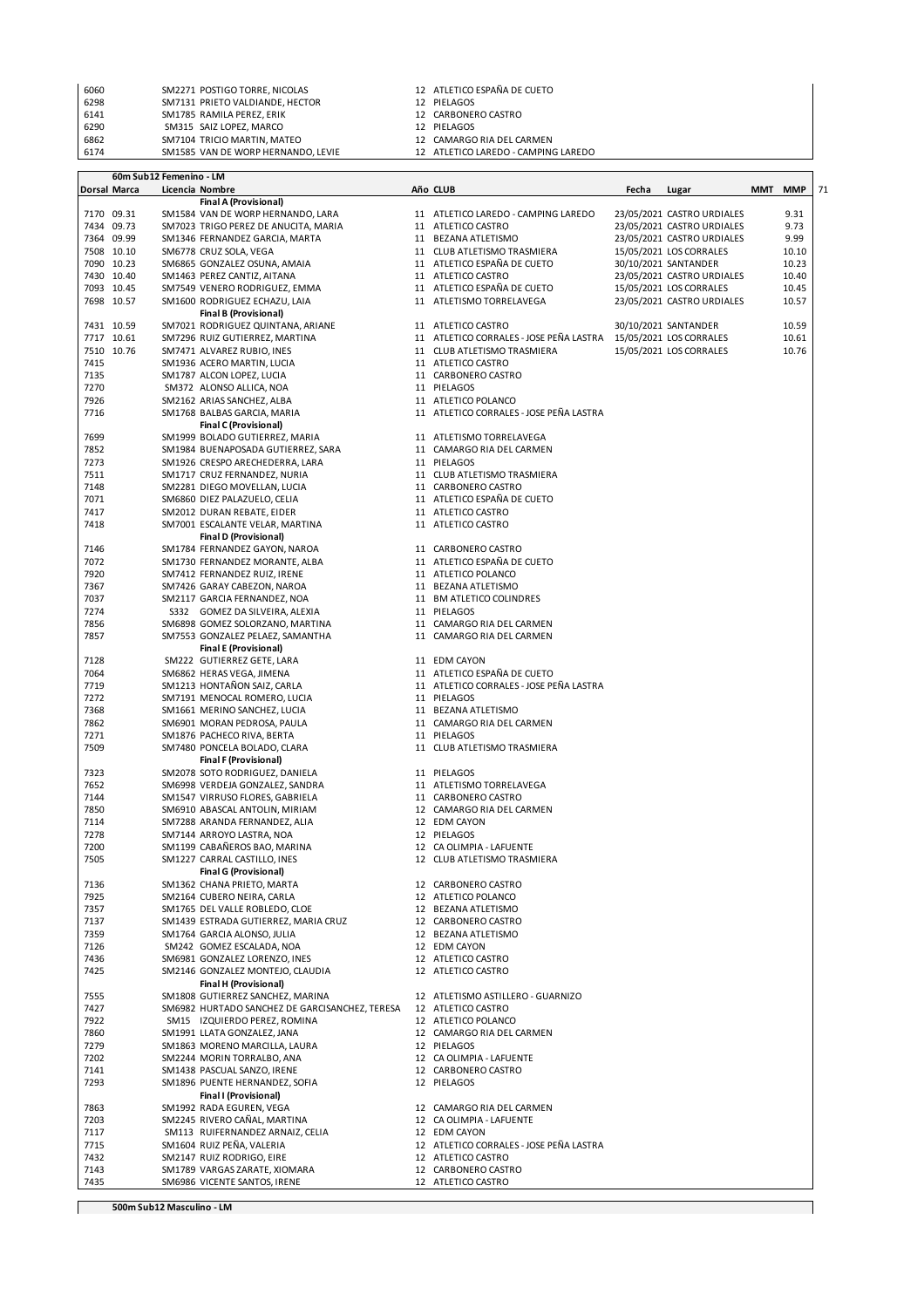|          | <b>Dorsal Marca</b> |                 | Licencia Nombre                       | Año CLUB                                | Fecha | Lugar                      | MMT | <b>MMP</b> | 50 |
|----------|---------------------|-----------------|---------------------------------------|-----------------------------------------|-------|----------------------------|-----|------------|----|
|          |                     |                 | Final A (Provisional)                 |                                         |       |                            |     |            |    |
|          | 6684 01:31.36       |                 | SM7064 BERODAS SACRISTAN, ANGEL       | 11 ATLETISMO TORRELAVEGA                |       | 23/05/2021 CASTRO URDIALES |     | 1:31.36    |    |
|          | 6061 01:34.73       |                 | SM6879 MUGICA FERNANDEZ, VICTOR       | 12 ATLETICO ESPAÑA DE CUETO             |       | 23/05/2021 CASTRO URDIALES |     | 1:34.73    |    |
|          | 6658 01:35.34       |                 | SM434 PEÑA ROBLES, DAVID              | 12 ATLETISMO TORRELAVEGA                |       | 23/05/2021 CASTRO URDIALES |     | 1:35.34    |    |
|          | 6094 01:39.94       |                 | SM7551 GARCIA GUTIERREZ, DIEGO        | 11 ATLETICO ESPAÑA DE CUETO             |       | 23/05/2021 CASTRO URDIALES |     | 1:39.94    |    |
|          | 6851 01:41.30       |                 | SM6912 ARCE CAMPO, ALEX               | 12 CAMARGO RIA DEL CARMEN               |       | 23/05/2021 CASTRO URDIALES |     | 1:41.30    |    |
|          | 6680 01:41.41       |                 | SM7278 DA SILVA PORRAS, IAGO          | 11 ATLETISMO TORRELAVEGA                |       | 23/05/2021 CASTRO URDIALES |     | 1:41.41    |    |
|          | 6705 01:41.93       |                 | SM785 MERINERO GOMEZ, YAGO            | 12 ATLETISMO TORRELAVEGA                |       | 23/05/2021 CASTRO URDIALES |     | 1:41.93    |    |
|          | 6352 01:42.50       |                 | SM7271 SANTIBAÑEZ GARCIA, DIEGO       | 12 BEZANA ATLETISMO                     |       | 23/05/2021 CASTRO URDIALES |     | 1:42.50    |    |
|          | 6421 01:42.82       |                 | SM51 LOPEZ BORRERO, DANEL             | 12 ATLETICO CASTRO                      |       | 23/05/2021 CASTRO URDIALES |     | 1:42.82    |    |
|          | 6093 01:44.30       |                 | SM7550 GARCIA ESTEVEZ, BRUNO          | 11 ATLETICO ESPAÑA DE CUETO             |       | 23/05/2021 CASTRO URDIALES |     | 1:44.30    |    |
| 6353 FCA |                     |                 | SM6798 CALLEJA GARCIA, RODRIGO        | 11 BEZANA ATLETISMO                     |       |                            |     | 1:45.37    |    |
|          | 6033 01:45.53       |                 | SM1628 RUIZ LOPEZ, IURDE              | 12 BM ATLETICO COLINDRES                |       | 23/05/2021 CASTRO URDIALES |     | 1:45.53    |    |
|          | 6419 01:47.73       |                 | SM1635 HARALAMBIE, CRISTIAN           | 11 ATLETICO CASTRO                      |       | 23/05/2021 CASTRO URDIALES |     | 1:47.73    |    |
|          |                     |                 | <b>Final B (Provisional)</b>          |                                         |       |                            |     |            |    |
|          | 6717 01:49.08       |                 | SM7093 FERNANDEZ QUEVEDO, MARCO       | 11 ATLETICO CORRALES - JOSE PEÑA LASTRA |       | 23/05/2021 CASTRO URDIALES |     | 1:49.08    |    |
| 6111 FCA |                     |                 | SM7084 RESPUELA ESTEBANEZ, MATEO      | 11 EDM CAYON                            |       |                            |     | 1:50.40    |    |
|          | 6172 01:51.64       |                 | SM1586 PUENTE SANZ, HERNAN JIUZHOU    | 11 ATLETICO LAREDO - CAMPING LAREDO     |       | 15/05/2021 LOS CORRALES    |     | 1:51.64    |    |
| 6417 FCA |                     |                 | SM6988 DIAZ-ROMERAL MERINO, JON       | 11 ATLETICO CASTRO                      |       |                            |     | 1:51.78    |    |
|          | 6357 01:52.66       |                 | SM142 CAMPA GUTIERREZ, ADRIAN         | 12 BEZANA ATLETISMO                     |       | 15/05/2021 LOS CORRALES    |     | 1:52.66    |    |
|          | 6715 01:54.55       |                 | SM7094 FERNANDEZ GONZALEZ, MIGUEL     | 11 ATLETICO CORRALES - JOSE PEÑA LASTRA |       | 23/05/2021 CASTRO URDIALES |     | 1:54.55    |    |
|          | 6651 01:56.93       |                 | SM1583 BEZOS GURREA, SAMUEL           | 12 ATLETISMO TORRELAVEGA                |       | 15/05/2021 LOS CORRALES    |     | 1:56.93    |    |
|          | 6858 01:57.82       |                 | SM6916 JUANGO HERRERIA, ALVARO        | 12 CAMARGO RIA DEL CARMEN               |       | 23/05/2021 CASTRO URDIALES |     | 1:57.82    |    |
|          | 6921 01:57.88       |                 | SM7577 GARCIA SANTAMARIA, GONZALO     | 12 ATLETICO POLANCO                     |       | 23/05/2021 CASTRO URDIALES |     | 1:57.88    |    |
| 6856 FCA |                     |                 |                                       |                                         |       |                            |     | 2:21.18    |    |
|          |                     |                 | SM6897 FRIAS CASTILLO, HUGO           | 11 CAMARGO RIA DEL CARMEN               |       |                            |     |            |    |
| 6555     |                     |                 | SM1538 AMIGO BAÑUELOS, ALBERTO        | 11 ATLETISMO ASTILLERO - GUARNIZO       |       |                            |     |            |    |
| 6368     |                     |                 | SM2226 ARENAS CASTANEDO, ZEUS         | 11 BEZANA ATLETISMO                     |       |                            |     |            |    |
| 6550     |                     |                 | SM1816 COBO CASTANEDO, ISMAEL         | 11 ATLETISMO ASTILLERO - GUARNIZO       |       |                            |     |            |    |
|          |                     |                 | <b>Final C (Provisional)</b>          |                                         |       |                            |     |            |    |
| 6277     |                     |                 | SM25 FERNANDEZ LAVIN, LUCAS           | 11 PIELAGOS                             |       |                            |     |            |    |
| 6920     |                     | SM <sub>3</sub> | GONZALEZ BERASATEGUI, ALEX            | 11 ATLETICO POLANCO                     |       |                            |     |            |    |
| 6662     |                     |                 | SM2002 HERRERA ALONSO, DARIO          | 11 ATLETISMO TORRELAVEGA                |       |                            |     |            |    |
| 6696     |                     |                 | SM1997 MAZON VIDAL, ALEX              | 11 ATLETISMO TORRELAVEGA                |       |                            |     |            |    |
| 6089     |                     |                 | SM1674 MIERA AIRAS, JUAN              | 11 ATLETICO ESPAÑA DE CUETO             |       |                            |     |            |    |
| 6693     |                     |                 | SM1599 ONANDIA FERNANDEZ, ALEX        | 11 ATLETISMO TORRELAVEGA                |       |                            |     |            |    |
| 6274     |                     |                 | SM7176 ORALLO GOMEZ, MATEO            | 11 PIELAGOS                             |       |                            |     |            |    |
| 6142     |                     |                 | SM1788 TRUJILLO TORRES, ERIK          | 11 CARBONERO CASTRO                     |       |                            |     |            |    |
| 6137     |                     |                 | SM7465 ARIAS SANZ, MARCOS             | 12 CARBONERO CASTRO                     |       |                            |     |            |    |
| 6099     |                     |                 | SM7547 CABIECES GONZALEZ, MARCO       | 12 ATLETICO ESPAÑA DE CUETO             |       |                            |     |            |    |
| 6200     |                     |                 | SM1186 DE LA FUENTE HOZ, RAMON        | 12 CA OLIMPIA - LAFUENTE                |       |                            |     |            |    |
| 6170     |                     |                 | SM1611 DIEGO RUPEREZ, MARCO           | 12 ATLETICO LAREDO - CAMPING LAREDO     |       |                            |     |            |    |
|          |                     |                 | <b>Final D (Provisional)</b>          |                                         |       |                            |     |            |    |
| 6203     |                     |                 | SM2283 ESPIÑA FERNANDEZ, ALONSO       | 12 CA OLIMPIA - LAFUENTE                |       |                            |     |            |    |
| 6692     |                     |                 | SM1574 FERNANDEZ BARRIONUEVO, IZAN    | 12 ATLETISMO TORRELAVEGA                |       |                            |     |            |    |
| 6360     |                     |                 | SM1622 GARCIA PEREZ, ASON             | 12 BEZANA ATLETISMO                     |       |                            |     |            |    |
| 6682     |                     |                 | SM2004 GONZALEZ AGREDA, JOEL          | 12 ATLETISMO TORRELAVEGA                |       |                            |     |            |    |
| 6171     |                     |                 | SM1714 GONZALEZ GOMEZ, SAMUEL         | 12 ATLETICO LAREDO - CAMPING LAREDO     |       |                            |     |            |    |
| 6140     |                     |                 | SM1361 IBAÑEZ MAÑANES, AIERT          | 12 CARBONERO CASTRO                     |       |                            |     |            |    |
| 6683     |                     |                 | SM1177 ISEQUILLA CASTRO, ARIEL        | 12 ATLETISMO TORRELAVEGA                |       |                            |     |            |    |
| 6288     |                     |                 | SM1862 MORA PEREZ, HECTOR             | 12 PIELAGOS                             |       |                            |     |            |    |
| 6064     |                     |                 | SM1709 ORTEGA LARREA, RODRIGO         | 12 ATLETICO ESPAÑA DE CUETO             |       |                            |     |            |    |
| 6661     |                     |                 | SM1652 PEREZ LAVIN, DARIO             | 12 ATLETISMO TORRELAVEGA                |       |                            |     |            |    |
| 6082     |                     |                 | SM6849 RODRIGUEZ DIEZ, LEVIAN         | 12 ATLETICO ESPAÑA DE CUETO             |       |                            |     |            |    |
| 6691     |                     |                 | SM2001 RUIZ DE VILLA SOLORZANO, MARIO | 12 ATLETISMO TORRELAVEGA                |       |                            |     |            |    |

|          | 500m Sub12 Femenino - LM |  |                                                |    |                                   |       |                            |            |            |    |  |
|----------|--------------------------|--|------------------------------------------------|----|-----------------------------------|-------|----------------------------|------------|------------|----|--|
|          | <b>Dorsal Marca</b>      |  | Licencia Nombre                                |    | Año CLUB                          | Fecha | Lugar                      | <b>MMT</b> | <b>MMP</b> | 40 |  |
|          |                          |  | <b>Final A (Provisional)</b>                   |    |                                   |       |                            |            |            |    |  |
|          | 7553 01:35.72            |  | SM7249 ALVAREZ GARCIA, MARIA                   |    | 11 ATLETISMO ASTILLERO - GUARNIZO |       | 15/05/2021 LOS CORRALES    |            | 1:35.72    |    |  |
|          | 7679 01:38.60            |  | SM441 GONZALEZ RUIZ, ALICIA                    | 12 | ATLETISMO TORRELAVEGA             |       | 23/05/2021 CASTRO URDIALES |            | 1:38.60    |    |  |
|          | 7921 01:39.02            |  | SM7576 TRESGALLO DE LA TORRE, LOLA             |    | 12 ATLETICO POLANCO               |       | 23/05/2021 CASTRO URDIALES |            | 1:39.02    |    |  |
|          | 7356 01:39.34            |  | SM7431 MATO VARELA, MARTINA                    | 12 | <b>BEZANA ATLETISMO</b>           |       | 23/05/2021 CASTRO URDIALES |            | 1:39.34    |    |  |
|          | 7674 01:39.75            |  | SM443 CANTARERO BARREDA, MARINA                |    | 12 ATLETISMO TORRELAVEGA          |       | 23/05/2021 CASTRO URDIALES |            | 1:39.75    |    |  |
|          | 7702 01:43.33            |  | SM959 LAVIN PATINO, CLAUDIA                    | 11 | ATLETISMO TORRELAVEGA             |       | 23/05/2021 CASTRO URDIALES |            | 1:43.33    |    |  |
|          | 7955 01:44.79            |  | SM1419 PIÑA RUEDA, CLAUDIA                     |    | 11 INFICANT - VILLA DE NOJA       |       | 23/05/2021 CASTRO URDIALES |            | 1:44.79    |    |  |
|          | 7428 01:47.00            |  | SM1464 JIMENEZ DOMAICA, DANIELA                |    | 11 ATLETICO CASTRO                |       | 23/05/2021 CASTRO URDIALES |            | 1:47.00    |    |  |
|          | 7864 01:48.26            |  | SM7146 RODRIGUEZ ALBAREDA, ELIA                |    | 11 CAMARGO RIA DEL CARMEN         |       | 23/05/2021 CASTRO URDIALES |            | 1:48.26    |    |  |
|          | 7956 01:48.64            |  | SM7303 PELLON MARTINEZ, LAURA                  |    | 11 INFICANT - VILLA DE NOJA       |       | 23/05/2021 CASTRO URDIALES |            | 1:48.64    |    |  |
|          |                          |  | <b>Final B (Provisional)</b>                   |    |                                   |       |                            |            |            |    |  |
| 7089 FCA |                          |  | SM6859 TOCA LANTARON, PAULA                    |    | 11 ATLETICO ESPAÑA DE CUETO       |       |                            |            | 1:50.30    |    |  |
|          | 7868 01:50.46            |  | SM6921 SOLANA RUIZ, SOFIA                      |    | 12 CAMARGO RIA DEL CARMEN         |       | 23/05/2021 CASTRO URDIALES |            | 1:50.46    |    |  |
|          | 7677 01:51.61            |  | SM1573 CARMONA VEGA, LEYRE                     |    | 11 ATLETISMO TORRELAVEGA          |       | 23/05/2021 CASTRO URDIALES |            | 1:51.61    |    |  |
|          | 7525 01:52.84            |  | SM181 RUIZ CORTABITARTE, NOA                   |    | 12 COSTA DE AJO                   |       | 23/05/2021 CASTRO URDIALES |            | 1:52.84    |    |  |
|          | 7923 01:53.07            |  | SM7578 GARCIA SANTAMARIA, VALERIA              |    | 12 ATLETICO POLANCO               |       | 23/05/2021 CASTRO URDIALES |            | 1:53.07    |    |  |
|          | 7424 01:58.69            |  | SM73 GARCIA CUESTA, NATALIA                    |    | 11 ATLETICO CASTRO                |       | 23/05/2021 CASTRO URDIALES |            | 1:58.69    |    |  |
|          | 7361 02:00.11            |  | SM1395 GONZALEZ DE VILLAMBROSIA BACARDI, AUDRY |    | 12 BEZANA ATLETISMO               |       | 23/05/2021 CASTRO URDIALES |            | 2:00.11    |    |  |
|          | 7423 02:00.32            |  | SM75 GARCIA CUESTA, PAULA                      |    | 11 ATLETICO CASTRO                |       | 23/05/2021 CASTRO URDIALES |            | 2:00.32    |    |  |
| 7092     | 02:00.69                 |  | SM7546 MENA RUIZ, EMMA                         |    | 12 ATLETICO ESPAÑA DE CUETO       |       | 23/05/2021 CASTRO URDIALES |            | 2:00.69    |    |  |
| 7552     |                          |  | SM7250 DE DIOS SIMON, RUTH                     |    | 11 ATLETISMO ASTILLERO - GUARNIZO |       |                            |            |            |    |  |
|          |                          |  | <b>Final C (Provisional)</b>                   |    |                                   |       |                            |            |            |    |  |
| 7416     |                          |  | SM76 DEL PINO PINO, LAURA                      |    | 11 ATLETICO CASTRO                |       |                            |            |            |    |  |
| 7201     |                          |  | SM2243 DIEGO GUILLEN, CARLA                    |    | 11 CA OLIMPIA - LAFUENTE          |       |                            |            |            |    |  |
| 7654     |                          |  | SM2286 DUPONT INCERA, ELISA                    |    | 11 ATLETISMO TORRELAVEGA          |       |                            |            |            |    |  |
| 7651     |                          |  | SM2160 HERRERO OTERINO, GRETA                  |    | 11 ATLETISMO TORRELAVEGA          |       |                            |            |            |    |  |
| 7526     |                          |  | SM1282 IGUAL TOCA, JANA                        |    | 11 COSTA DE AJO                   |       |                            |            |            |    |  |
| 7429     |                          |  | SM1610 JIMENEZ MARTINEZ, NAHIA                 |    | 11 ATLETICO CASTRO                |       |                            |            |            |    |  |
| 7650     |                          |  | SM2211 LUENA GONZALEZ, CARLOTA                 |    | 11 ATLETISMO TORRELAVEGA          |       |                            |            |            |    |  |
| 7098     |                          |  | SM7552 MERINO AGUILERA, ALDARA                 |    | 11 ATLETICO ESPAÑA DE CUETO       |       |                            |            |            |    |  |
| 7142     |                          |  | SM6831 REVUELTA SARABIA, LAURA                 |    | 11 CARBONERO CASTRO               |       |                            |            |            |    |  |
| 7700     |                          |  | SM2034 SAINZ MARTIN, MARTINA                   |    | 11 ATLETISMO TORRELAVEGA          |       |                            |            |            |    |  |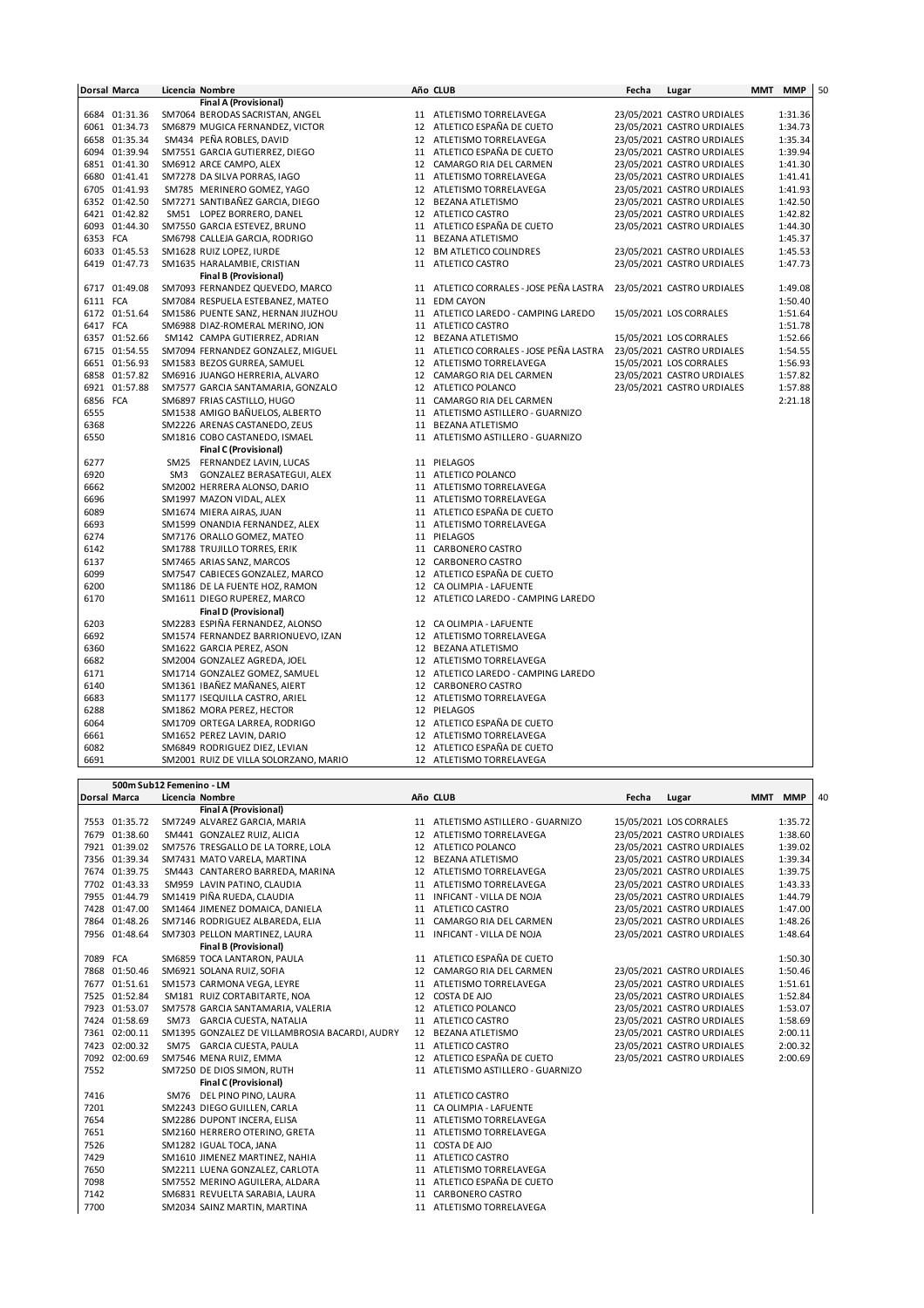|      | <b>Final D (Provisional)</b>         |                                   |  |
|------|--------------------------------------|-----------------------------------|--|
| 7854 | SM1986 CARREGAL GARCIA, MARIA        | 12 CAMARGO RIA DEL CARMEN         |  |
| 7551 | SM1807 DE LA HOZ RODRIGUEZ, PAOLA    | 12 ATLETISMO ASTILLERO - GUARNIZO |  |
| 7147 | SM2210 ELMOUSSAOLUI LAHMADNA, YASMIN | 12 CARBONERO CASTRO               |  |
| 7421 | SM1939 GAINZA EGIDO, JUNE            | 12 ATLETICO CASTRO                |  |
| 7859 | SM1990 LABAYOS ALVARIZA, ABRIL       | 12 CAMARGO RIA DEL CARMEN         |  |
| 7138 | SM1729 LIENDO ARNAL, EDURNE          | 12 CARBONERO CASTRO               |  |
| 7080 | SM7548 MORON GARCIA, SARA            | 12 ATLETICO ESPAÑA DE CUETO       |  |
| 7507 | SM1721 PORTILLA FERNANDEZ, NURIA     | 12 CLUB ATLETISMO TRASMIERA       |  |
| 7692 | SM439 SAINZ-PARDO VIVAS, CAYETANA    | 12 ATLETISMO TORRELAVEGA          |  |
| 7870 | SM6935 VIOTA GUTIERREZ, SARA         | 12 CAMARGO RIA DEL CARMEN         |  |

|           |                     | Altura Sub10 Masculino - LM                     |    |                             |       |                         |            |            |    |
|-----------|---------------------|-------------------------------------------------|----|-----------------------------|-------|-------------------------|------------|------------|----|
|           | <b>Dorsal Marca</b> | Licencia Nombre                                 |    | Año CLUB                    | Fecha | Lugar                   | <b>MMT</b> | <b>MMP</b> | 13 |
| 4361 0.94 |                     | SM1427 LOPEZ MARTIN, IÑIGO                      | 13 | BEZANA ATLETISMO            |       | 30/05/2021 SANTANDER    |            | 0.94       |    |
| 4427 0,90 |                     | SM1133 GARCIA JIMENEZ, DANEL                    | 13 | ATLETICO CASTRO             |       | 15/05/2021 LOS CORRALES |            | 0.90       |    |
| 4076 0,85 |                     | SM7297 ANSOTEGUI ROBLEDO, ASIER                 |    | 13 ATLETICO ESPAÑA DE CUETO |       | 15/05/2021 LOS CORRALES |            | 0.85       |    |
| 4430 0.80 |                     | SM1136 PELLON FERNANDEZ. MARIO                  | 13 | ATLETICO CASTRO             |       | 15/05/2021 LOS CORRALES |            | 0.80       |    |
| 4419      |                     | SM2142 CASTAÑEDA MONTERRUBIO, MARCO             |    | 14 ATLETICO CASTRO          |       |                         |            |            |    |
| 4278      |                     | SM1893 ESCALANTE VELARDE, MARIO                 |    | 14 PIELAGOS                 |       |                         |            |            |    |
| 4423      |                     | SM1491 GALAN LOZANO, TELMO                      | 13 | ATLETICO CASTRO             |       |                         |            |            |    |
| 4424      |                     | SM2138 GALLARRETA MIQUELARENA, UNAX             |    | 14 ATLETICO CASTRO          |       |                         |            |            |    |
| 4923      |                     | SM2163 GARCIA MARTINEZ, NECO                    | 14 | ATLETICO POLANCO            |       |                         |            |            |    |
| 4354      |                     | SM1396 GONZALEZ DE VILLAMBROSIA BACARDI. OLIVER | 14 | BEZANA ATLETISMO            |       |                         |            |            |    |
| 4145      |                     | SM1675 PORTELA DELGADO, DANIEL                  |    | 13 CARBONERO CASTRO         |       |                         |            |            |    |
| 4143      |                     | SM1436 RODRIGUEZ SARABIA, DANEL                 | 13 | CARBONERO CASTRO            |       |                         |            |            |    |
| 4144      |                     | SM1363 RUIZ-RUANO MAS, UNAI                     | 13 | CARBONERO CASTRO            |       |                         |            |            |    |

|           | Altura Sub10 Femenino - LM |                                     |                     |                      |                          |  |  |  |  |  |
|-----------|----------------------------|-------------------------------------|---------------------|----------------------|--------------------------|--|--|--|--|--|
|           | <b>Dorsal Marca</b>        | Licencia Nombre                     | Año CLUB            | Fecha<br>Lugar       | <b>MMP</b><br><b>MMT</b> |  |  |  |  |  |
| 5353 0,97 |                            | SM1318 ARGOTE GARCIA, VEGA          | 13 BEZANA ATLETISMO | 30/05/2021 SANTANDER | 0.97                     |  |  |  |  |  |
| 5136      |                            | SM1384 CASTILLO CARRASCO. ALEXANDRA | 13 CARBONERO CASTRO |                      |                          |  |  |  |  |  |
| 5354      |                            | SM1347 DE LA FUENTE GOMEZ, TERESA   | 14 BEZANA ATLETISMO |                      |                          |  |  |  |  |  |
| 5358      |                            | SM1332 LEDESMA ESUN. CANDELA        | 14 BEZANA ATLETISMO |                      |                          |  |  |  |  |  |
| 5285      |                            | SM1865 VALLEJO LOZANO, DEVA         | 14 PIELAGOS         |                      |                          |  |  |  |  |  |

|              |                     | Longitud Sub10 Masculino - LM         |                                            |       |                            |     |            |    |
|--------------|---------------------|---------------------------------------|--------------------------------------------|-------|----------------------------|-----|------------|----|
|              | <b>Dorsal Marca</b> | Licencia Nombre                       | Año CLUB                                   | Fecha | Lugar                      | MMT | <b>MMP</b> | 51 |
| 4078 3,75    |                     | SM6854 DEL RIO GONZALEZ, NICO         | 13 ATLETICO ESPAÑA DE CUETO                |       | 30/10/2021 SANTANDER       |     | 3.75       |    |
| 4552 3,13    |                     | SM7263 LEGUINA MARTINEZ, ANDRES       | 13 ATLETISMO ASTILLERO - GUARNIZO          |       | 15/05/2021 LOS CORRALES    |     | 3.13       |    |
| 4422 2,84    |                     | SM7404 FRAGA MEDEIROS, MURILO         | 13 ATLETICO CASTRO                         |       | 23/05/2021 CASTRO URDIALES |     | 2.84       |    |
| 4703 2,80    |                     | SM1544 GALLARDO HERRERO, TELMO        | 13 ATLETISMO TORRELAVEGA                   |       | 15/05/2021 LOS CORRALES    |     | 2.80       |    |
| 4420 2,79    |                     | SM185 FERNANDEZ IOMAS, MARKEL         | 13 ATLETICO CASTRO                         |       | 23/05/2021 CASTRO URDIALES |     | 2.79       |    |
| 4664 2,66    |                     | SM1402 CEBALLOS MATEU, FABIO          | 13 ATLETISMO TORRELAVEGA                   |       | 15/05/2021 LOS CORRALES    |     | 2.66       |    |
| 4854 2,58    |                     | SM7512 GOMEZ ORTUÑO, JAVIER           | 13 CAMARGO RIA DEL CARMEN                  |       | 23/05/2021 CASTRO URDIALES |     | 2.58       |    |
| 4716         | 2,17                | SM1561 PEREZ RUIZ, MARCOS             | 13 ATLETICO CORRALES - JOSE PEÑA LASTRA    |       | 30/10/2021 SANTANDER       |     | 2.17       |    |
| 4135 1,72    |                     | SM1437 AROZAMENA SAN CRISTOBAL, TOMAS | 13 CARBONERO CASTRO                        |       | 23/05/2021 CASTRO URDIALES |     | 1.72       |    |
| 4417         |                     | SM7368 BERMEJO BOTERO, ALEJANDRO      | 13 ATLETICO CASTRO                         |       |                            |     |            |    |
| 4750         |                     | SM2037 BOLADO SANTANDER, LARO         | 14 ATLETICO MENICENSE                      |       |                            |     |            |    |
| 4715         |                     | SM1548 CAMPO GOMEZ, CARLOS            | 13 ATLETICO CORRALES - JOSE PEÑA LASTRA    |       |                            |     |            |    |
| 4071         |                     | SM2201 CAMPO MAZA, DAVID              | 14 ATLETICO ESPAÑA DE CUETO                |       |                            |     |            |    |
| 4083         |                     | SM1246 CASTELA FERNANDEZ, DANIEL      | 14 ATLETICO ESPAÑA DE CUETO                |       |                            |     |            |    |
| 4351         |                     | SM172 CRESPO FLORES, JAIRO            | 14 BEZANA ATLETISMO                        |       |                            |     |            |    |
| 4853         |                     | SM1974 CRUZ MARTINEZ, FABIO           | 14 CAMARGO RIA DEL CARMEN                  |       |                            |     |            |    |
| 4364         |                     | SM17 DIEZ DE VELASCO ARENAZA, IGNACIO | 13 BEZANA ATLETISMO                        |       |                            |     |            |    |
| 4137         |                     | SM1754 ESTRADA GUTIERREZ, MARCOS      | 14 CARBONERO CASTRO                        |       |                            |     |            |    |
| 4368         |                     | SM1524 FERNANDEZ LEGER, MATEO         | 13 BEZANA ATLETISMO                        |       |                            |     |            |    |
| 4506         |                     | SM1701 FERNANDEZ TRUEBA, MARCOS       | 14 CLUB ATLETISMO TRASMIERA                |       |                            |     |            |    |
| 4367         |                     | SM1545 GALGUERA RAMIREZ, MARCO        | 14 BEZANA ATLETISMO                        |       |                            |     |            |    |
| 4115         |                     | SM7421 GARCES PEDRAJA, ESDRAS         | 13 EDM CAYON                               |       |                            |     |            |    |
| 4751         |                     | SM2042 GARCIA DE LA RIVA, LEO         | 14 ATLETICO MENICENSE                      |       |                            |     |            |    |
| 4426         |                     | SM1605 GARCIA GONZALEZ, ELIAS ALFREDO | 14 ATLETICO CASTRO                         |       |                            |     |            |    |
| 4176         |                     | SM1597 GOMEZ NAVARRO, IBAI            | 13 ATLETICO LAREDO - CAMPING LAREDO        |       |                            |     |            |    |
| 4280         |                     | SM2056 GOMEZ SAINZ EZQUERRA, ADRIAN   | 13 PIELAGOS                                |       |                            |     |            |    |
| 4686         |                     | SM1403 GUTIERREZ BALBAS, KILIAN       | 13 ATLETISMO TORRELAVEGA                   |       |                            |     |            |    |
| 4138         |                     | SM1746 GUTIEZ RUIZ, ASIER             | 14 CARBONERO CASTRO                        |       |                            |     |            |    |
| 4139         |                     | SM7528 MANCEBON DIEZ, ASIER           | 14 CARBONERO CASTRO                        |       |                            |     |            |    |
| 4922         |                     | SM2165 MARTOS ALONSO, DIEGO           | 14 ATLETICO POLANCO                        |       |                            |     |            |    |
| 4509         |                     | SM1699 MONASTERIO LAVIN, RICARDO      | 13 CLUB ATLETISMO TRASMIERA                |       |                            |     |            |    |
| 4313         |                     | SM1923 MORA MURIEL, IKER              | 13 PIELAGOS                                |       |                            |     |            |    |
| 4920         |                     | SM2169 MUÑOZ DE LA TORRE, TIAGO       | 14 ATLETICO POLANCO                        |       |                            |     |            |    |
| 4104         |                     |                                       | 14 EDM CAYON                               |       |                            |     |            |    |
| 4921         |                     | SM199 NUÑEZ ALONSO, MARCOS            |                                            |       |                            |     |            |    |
| 4141         |                     | SM2166 OBREGON AROZAMENA, NICO        | 13 ATLETICO POLANCO<br>13 CARBONERO CASTRO |       |                            |     |            |    |
|              |                     | SM1795 ORTEGA JIMENEZ, ALEJANDRO      |                                            |       |                            |     |            |    |
| 4663<br>4283 |                     | SM1559 PEREZ ARRANZ, ALEJANDRO        | 13 ATLETISMO TORRELAVEGA                   |       |                            |     |            |    |
| 4507         |                     | SM1924 PEREZ ROMERO, MARCO            | 14 PIELAGOS                                |       |                            |     |            |    |
|              |                     | SM1695 PRIETO MANGAS, JORGE           | 14 CLUB ATLETISMO TRASMIERA                |       |                            |     |            |    |
| 4701         |                     | SM2000 RINA CUESTA, LUCA              | 14 ATLETISMO TORRELAVEGA                   |       |                            |     |            |    |
| 4360         |                     | SM1340 RIOSERAS GEREZ, HUGO           | 14 BEZANA ATLETISMO                        |       |                            |     |            |    |
| 4510         |                     | SM1718 RODRIGUEZ GOMEZ, LARO          | 13 CLUB ATLETISMO TRASMIERA                |       |                            |     |            |    |
| 4753         |                     | SM2041 RONDON IZQUIERDO, NEIZAN       | 14 ATLETICO MENICENSE                      |       |                            |     |            |    |
| 4101         |                     | SM207 SAINZ REYES, GONZALO            | 14 EDM CAYON                               |       |                            |     |            |    |
| 4124         |                     | SM7277 SAINZ REYES, JON               | 13 EDM CAYON                               |       |                            |     |            |    |
| 4363         |                     | SM1265 SAN ANTONIO-ABAD SALAS, ADRIAN | 14 BEZANA ATLETISMO                        |       |                            |     |            |    |
| 4128         |                     | SM2097 SUAREZ IZAGUIRRE, MARIO        | 14 EDM CAYON                               |       |                            |     |            |    |
| 4072         |                     | SM1791 TOCA ORTIZ, ZAYN               | 14 ATLETICO ESPAÑA DE CUETO                |       |                            |     |            |    |
| 4129         |                     | SM7276 TRUJILLO GANDARILLAS, GAEL     | 13 EDM CAYON                               |       |                            |     |            |    |
| 4374         |                     | SM1435 VALDES SECADAS, DANIEL         | 14 BEZANA ATLETISMO                        |       |                            |     |            |    |
| 4754         |                     | SM2203 ZORRILLA VIVANCO, ADRIAN       | 14 ATLETICO MENICENSE                      |       |                            |     |            |    |

**Longitud Sub10 Femenino - LM**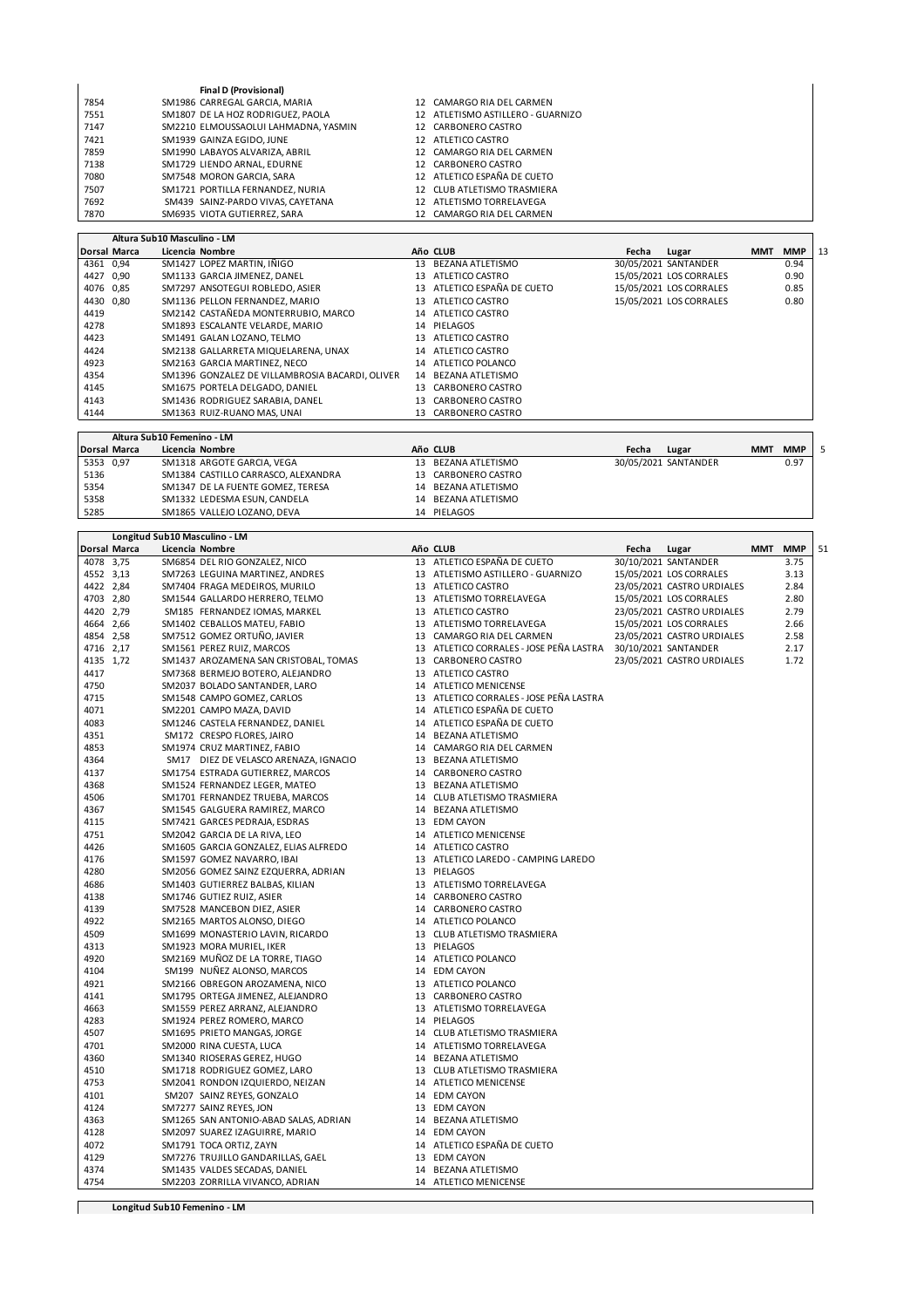| Dorsal Marca        |      |       | Licencia Nombre                            |    | Año CLUB                                | Fecha | Lugar                      | MMT | <b>MMP</b> | 47 |
|---------------------|------|-------|--------------------------------------------|----|-----------------------------------------|-------|----------------------------|-----|------------|----|
| 5920 2,75           |      |       | SM7579 GONZALEZ MAZORRA, ARIADNA           |    | 13 ATLETICO POLANCO                     |       | 23/05/2021 CASTRO URDIALES |     | 2.75       |    |
| 5688 2,75           |      |       | SM1555 BALBAS RODRIGUEZ, LARA              |    | 13 ATLETISMO TORRELAVEGA                |       | 23/05/2021 CASTRO URDIALES |     | 2.75       |    |
| 5689 2,69           |      |       | SM1560 LUENGO VILLORIA, LARA               |    | 13 ATLETISMO TORRELAVEGA                |       | 15/05/2021 LOS CORRALES    |     | 2.69       |    |
| 5921 2,55           |      |       | SM7581 GONZALEZ GONZALEZ, ENMA             |    | 13 ATLETICO POLANCO                     |       | 23/05/2021 CASTRO URDIALES |     | 2.55       |    |
| 5422 2,15           |      |       | SM1481 OJEDA ALONSO, ELLA                  |    | 13 ATLETICO CASTRO                      |       | 15/05/2021 LOS CORRALES    |     | 2.15       |    |
| 5114                |      |       | SM152 AGUEROS ROLDAN, VERA                 |    | 14 EDM CAYON                            |       |                            |     |            |    |
| 5135                |      |       | SM1758 AGUIRRE ORTIZ, VALERIA              |    | 14 CARBONERO CASTRO                     |       |                            |     |            |    |
| 5365                |      |       | SM1666 ALBERDI GUERRA, NOA                 |    | 13 BEZANA ATLETISMO                     |       |                            |     |            |    |
| 5107                |      |       | SM2098 ALONSO GARCIA, JULIA                |    | 13 EDM CAYON                            |       |                            |     |            |    |
| 5076                |      |       | SM6857 ANSOTEGUI ROBLEDO, ESTEFANIA        |    | 13 ATLETICO ESPAÑA DE CUETO             |       |                            |     |            |    |
| 427                 |      |       | SM1137 BERMEJO BOTERO, LAURA               |    | 14 ATLETICO CASTRO                      |       |                            |     |            |    |
| 5217                |      |       | SM2290 CABALLERO FERNANDEZ, BEATRIZ        |    | 14 CA OLIMPIA - LAFUENTE                |       |                            |     |            |    |
| 5355                |      |       | SM1665 DE LA LOMA GARCIA, DAFNE            |    | 14 BEZANA ATLETISMO                     |       |                            |     |            |    |
| 5851                |      |       | SM7105 DE LAS HERAS GARCIA, CARLOTA        |    | 13 CAMARGO RIA DEL CARMEN               |       |                            |     |            |    |
| 5691                |      |       | SM2019 FRECAUTAN POLEACOVA, VALERIA        |    | 13 ATLETISMO TORRELAVEGA                |       |                            |     |            |    |
| 5113                |      |       | SM1580 GARCIA FERNANDEZ, AINOA             |    | 14 EDM CAYON                            |       |                            |     |            |    |
| 5554                |      |       | SM1819 GARCIA RICONDO, LAURA               |    | 13 ATLETISMO ASTILLERO - GUARNIZO       |       |                            |     |            |    |
| 5112                |      |       | SM1408 GARCIA SCHEILCH, MARINA             |    | 13 EDM CAYON                            |       |                            |     |            |    |
| 5075                |      |       | SM7556 GOMEZ BARCENA, LUCIA                |    | 13 ATLETICO ESPAÑA DE CUETO             |       |                            |     |            |    |
| 5922                |      |       | SM7580 GONZALEZ RUIZ, MARTA                |    | 13 ATLETICO POLANCO                     |       |                            |     |            |    |
| 5137                |      |       | SM1757 GONZALEZ SARABIA, ANGELA            |    | 14 CARBONERO CASTRO                     |       |                            |     |            |    |
| 5853                |      |       | SM2046 GUTIERREZ MEDIAVILLA, MARINA        |    | 13 CAMARGO RIA DEL CARMEN               |       |                            |     |            |    |
| 5418                |      |       | SM1483 HERNANDEZ BARBARA, IRAIA            |    | 13 ATLETICO CASTRO                      |       |                            |     |            |    |
| 5361                |      |       | SM1329 HERRERA CACENAVE, DANIELA           |    | 14 BEZANA ATLETISMO                     |       |                            |     |            |    |
| 5419                |      |       | SM1608 IBAÑEZ ASTORGA, BIHOZNE             |    | 14 ATLETICO CASTRO                      |       |                            |     |            |    |
| 5138                |      |       | SM1755 MACIAS GONZALEZ, MARIA              |    | 14 CARBONERO CASTRO                     |       |                            |     |            |    |
| 5421                |      |       | SM6983 MARTINEZ FERNANDEZ, LUR             |    | 13 ATLETICO CASTRO                      |       |                            |     |            |    |
| 5216                |      |       | SM2291 MARTINEZ HAYAKAWA, MEIKO            |    | 14 CA OLIMPIA - LAFUENTE                |       |                            |     |            |    |
| 5147                |      |       | SM1756 MASULLO MARTIN, AMALIA              |    | 14 CARBONERO CASTRO                     |       |                            |     |            |    |
| 5141                |      |       | SM1908 MORENO HOTEA, HAIZEA                |    | 14 CARBONERO CASTRO                     |       |                            |     |            |    |
| 5302                |      |       | SM27 MORENO MARCILLA, ANDREA               |    | 13 PIELAGOS                             |       |                            |     |            |    |
| 5116                |      |       | SM2103 ORTIZ BARCENA, LAYA                 |    | 13 EDM CAYON                            |       |                            |     |            |    |
| 5423                |      |       | SM1480 PARRA VARONA, KARLA                 |    | 13 ATLETICO CASTRO                      |       |                            |     |            |    |
| 5716                |      |       | SM2202 PEÑA FOMICHENKO, ANGELA             |    | 13 ATLETICO CORRALES - JOSE PEÑA LASTRA |       |                            |     |            |    |
| 5855                |      |       | SM782 PEREZ GACIA, JULIETA                 |    | 14 CAMARGO RIA DEL CARMEN               |       |                            |     |            |    |
| 5505                |      |       | SM1723 PORTILLA CASANUEVA, DIANA           |    | 14 CLUB ATLETISMO TRASMIERA             |       |                            |     |            |    |
| 5286                |      |       | SM1866 PRIETO VALDIANDE, IRIS              |    | 14 PIELAGOS                             |       |                            |     |            |    |
| 5351                |      |       | SM1747 PUENTE HAYA, CLAUDIA                |    | 14 BEZANA ATLETISMO                     |       |                            |     |            |    |
| 5143                |      |       | SM1804 REY ALOMAR, OLIVIA                  |    | 13 CARBONERO CASTRO                     |       |                            |     |            |    |
| 5858                |      |       | SM1977 RIAGA LLAMA, SANDRA                 |    | 14 CAMARGO RIA DEL CARMEN               |       |                            |     |            |    |
| 5506                |      |       | SM1724 RUIZ DE MIGUEL, DEVA                |    | 14 CLUB ATLETISMO TRASMIERA             |       |                            |     |            |    |
| 5175                |      |       | SM1735 SANCHEZ RAMOS, EMMA                 |    | 13 ATLETICO LAREDO - CAMPING LAREDO     |       |                            |     |            |    |
| 5356<br>5148        |      |       | SM139 SANMARTIN GONZALEZ, ANTIA            |    | 14 BEZANA ATLETISMO                     |       |                            |     |            |    |
|                     |      |       | SM2285 VADUVA, SOFIA MARIA                 |    | 13 CARBONERO CASTRO                     |       |                            |     |            |    |
| 5144<br>5507        |      |       | SM1782 VALENCIA VELASCO, GABRIELA          |    | 13 CARBONERO CASTRO                     |       |                            |     |            |    |
|                     |      |       | SM7489 VALLEJO PALACIO, ELIA               |    | 13 CLUB ATLETISMO TRASMIERA             |       |                            |     |            |    |
| 5145                |      |       | SM7570 VAZQUEZ PINEDA, ANA                 |    | 14 CARBONERO CASTRO                     |       |                            |     |            |    |
|                     |      |       | Peso Sub14 Masculino (3kg) - Control Mixto |    |                                         |       |                            |     |            |    |
| Dorsal Marca        |      |       | Licencia Nombre                            |    | Año CLUB                                | Fecha | Lugar                      | MMT | <b>MMP</b> | 4  |
| 8659                | 6,95 |       | SM6719 SAINZ-PARDO VIVAS, ADRIAN           |    | 09 ATLETISMO TORRELAVEGA                |       | 01/05/2021 SANTANDER       |     | 6.95       |    |
| 8091                |      |       | S163 BARCENA MORENO, DIEGO                 |    | 09 ATLETICO ESPAÑA DE CUETO             |       |                            |     |            |    |
| 8870                |      |       | SM6378 GOMEZ ORTUÑO, DANIEL                | 10 | CAMARGO RIA DEL CARMEN                  |       |                            |     |            |    |
| 8078                |      |       | S309 MORALES GONZALEZ, MARCOS              |    | 10 ATLETICO ESPAÑA DE CUETO             |       |                            |     |            |    |
|                     |      |       | Peso Sub14 Femenino (3kg) - Control Mixto  |    |                                         |       |                            |     |            |    |
| <b>Dorsal Marca</b> |      |       | Licencia Nombre                            |    | Año CLUB                                | Fecha | Lugar                      |     | MMT MMP    | 4  |
|                     |      | 20777 | 0.011<br>FOAS ITABL                        |    | $C1$ ( $C2$ TODDEL ALIECA               |       |                            |     |            |    |

| 8673 6,51           |      | SM6755 GOMEZ VILLEGAS, IZARA                    | ATLETISMO TORRELAVEGA<br>09  | 01/05/2021 SANTANDER    |            | 6.51       |   |
|---------------------|------|-------------------------------------------------|------------------------------|-------------------------|------------|------------|---|
| 8690 6,50           |      | SM5930 SACEDA VELARDE, SHAYANA                  | ATLETISMO TORRELAVEGA<br>09  | 01/05/2021 SANTANDER    |            | 6.50       |   |
| 8857                | 6,38 | SM5721 FERNANDEZ HERRERA, VALVANUZ              | CAMARGO RIA DEL CARMEN<br>09 | 05/06/2021 LOS CORRALES |            | 6.38       |   |
| 8693 6,20           |      | SM5994 FRANCO ESPARZA, CELIA                    | 09 ATLETISMO TORRELAVEGA     | 09/10/2021 SANTANDER    |            | 6.20       |   |
|                     |      |                                                 |                              |                         |            |            |   |
|                     |      | Martillo Sub18 Masculino (5kg) - Cto. Cantabria |                              |                         |            |            |   |
| <b>Dorsal Marca</b> |      | Licencia Nombre                                 | Año CLUB                     | Fecha<br>Lugar          | <b>MMT</b> | <b>MMP</b> | 5 |
| 10010 40.47         |      | S11458 CHILLON RODRIGUEZ. JOEL                  | 05 ATLETICO ANTORCHA SANTOÑA | 26/02/2022 SANTANDER    | 40.47      | 40.47      |   |
| 10920 36,62         |      | LOPEZ OBREGON, ALVARO<br>S263                   | ATLETICO POLANCO<br>05       | 08/01/2022 SANTANDER    | 36.62      | 36.62      |   |
| 10921 30.92         |      | SELLES CORONA, MARIO<br>S270                    | ATLETICO POLANCO<br>06       | 05/02/2022 SANTANDER    | 30.92      | 30.92      |   |
| 10672               |      | DIAZ BALBAS, DIEGO<br>S277                      | 05 ATLETISMO TORRELAVEGA     |                         |            |            |   |
| 10422               |      | S11193 TORRE BILBAO, PABLO                      | 06 ATLETICO CASTRO           |                         |            |            |   |
|                     |      |                                                 |                              |                         |            |            |   |
|                     |      | Martillo Sub18 Femenino (3kg) - Cto. Cantabria  |                              |                         |            |            |   |
| <b>Dorsal Marca</b> |      | Licencia Nombre                                 | Año CLUB                     | Fecha<br>Lugar          | <b>MMT</b> | <b>MMP</b> | 3 |
| 10923 32,73         |      | FERNANDEZ ROMAÑA, LUCIA<br>S345                 | 05 ATLETICO POLANCO          | 08/01/2022 SANTANDER    | 32.73      | 32.73      |   |

| 10089 31,97 |                     | S164 CANTERO REIGADAS, LOLA                   | 06 ATLETICO ESPAÑA DE CUETO |       | 13/03/2021 SANTANDER |            | 26.45 31.97 |    |
|-------------|---------------------|-----------------------------------------------|-----------------------------|-------|----------------------|------------|-------------|----|
| 10140 25,72 |                     | S11459 GABANCHO NOVALES, UXUE                 | 05 CARBONERO CASTRO         |       | 07/07/2021 SANTANDER |            | 25.57 25.72 |    |
|             |                     |                                               |                             |       |                      |            |             |    |
|             |                     | Martillo Pesado Masculino (11,34kg) - Control |                             |       |                      |            |             |    |
|             | <b>Dorsal Marca</b> | Licencia Nombre                               | Año CLUB                    | Fecha | Lugar                | <b>MMT</b> | <b>MMP</b>  | 1  |
| 625         |                     | S9133 GOMEZ VELARDE, LUIS ALBERTO             | 72 INDEPENDIENTE            |       |                      |            |             |    |
|             |                     | Martillo Pesado Masculino (9,08kg) - Control  |                             |       |                      |            |             |    |
|             | <b>Dorsal Marca</b> | Licencia Nombre                               | Año CLUB                    | Fecha | Lugar                | <b>MMT</b> | <b>MMP</b>  | 1  |
|             | 102 8.23            | S2803 POLIDURA ZUÑIGA, FRANCISCO              | 58 EDM CAYON                |       | 21/07/2021 SANTANDER |            | 8.89        |    |
|             |                     | Martillo Pesado Masculino (7,26kg) - Control  |                             |       |                      |            |             |    |
|             | <b>Dorsal Marca</b> | Licencia Nombre                               | Año CLUB                    | Fecha | Lugar                | <b>MMT</b> | <b>MMP</b>  | 1  |
|             | 136 8,86            | S330 GABANCHO SIERRA, KEPA                    | 50 CARBONERO CASTRO         |       | 21/07/2021 SANTANDER |            | 8.86        |    |
|             |                     | 4x60m Masculino - Cto. Cantabria/LM           |                             |       |                      |            |             |    |
|             | <b>Dorsal Marca</b> | Licencia Nombre                               | Año CLUB                    | Fecha | Lugar                | <b>MMT</b> | <b>MMP</b>  | 76 |
| 6116        |                     | CM11474 CHIC MICHEL CDICTINEL                 | 11 ATLETICO CASTRO          |       |                      |            |             |    |

 $\overline{\phantom{a}}$ 

 $\begin{array}{lllllllllllllllllllll} \text{6416} & \text{SM1474 CHIS, MIGUEL CRISTINE} & \text{11 ATLETICO CASTRO} \ \text{6417} & \text{SM6988 DIAZ-ROMERAL MERNIO, JON} & \text{11 ATLETICO CASTRO} \ \text{6418} & \text{SM6989 GONZALEZ CARBALLIDO, ALEX} & \text{11 ATLETICO CASTRO} \end{array}$ SM6988 DIAZ-ROMERAL MERINO, JON 11 ATLETICO CASTRO 6418 SM6989 GONZALEZ CARBALLIDO, ALEX 11 ATLETICO CASTRO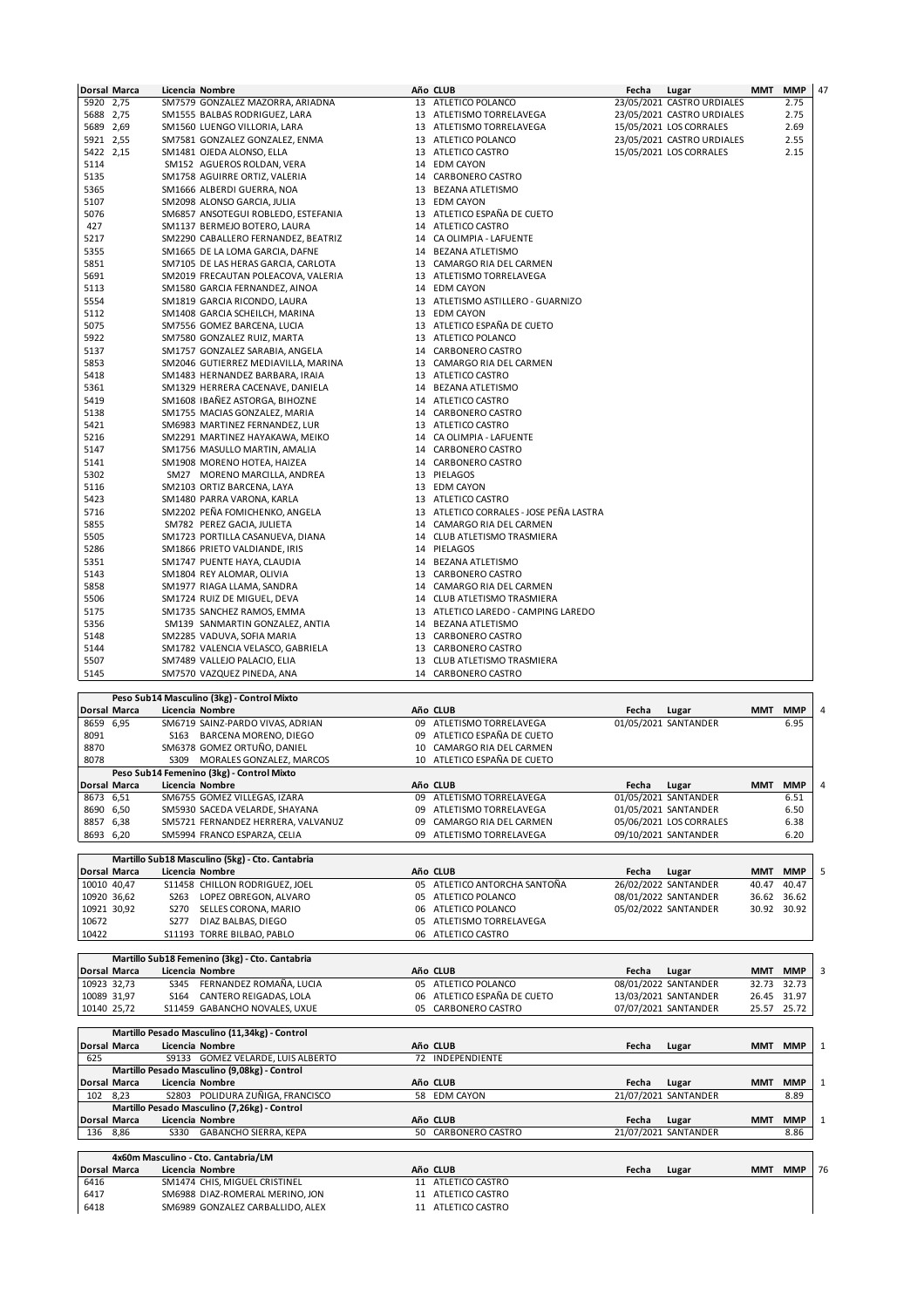| 6419 | SM1635 HARALAMBIE, CRISTIAN            | 11 ATLETICO CASTRO                  |  |
|------|----------------------------------------|-------------------------------------|--|
| 6420 | SM6970 LOPEZ BELLON, JORGE             | 12 ATLETICO CASTRO                  |  |
| 6421 | SM51 LOPEZ BORRERO, DANEL              | 12 ATLETICO CASTRO                  |  |
| 6422 | SM1937 LOPEZ GONZALEZ, ARITZ           | 12 ATLETICO CASTRO                  |  |
| 6424 | SM1469 SARBOUT ATIF, RAYAN             | 11 ATLETICO CASTRO                  |  |
| 6099 | SM7547 CABIECES GONZALEZ, MARCO        | 12 ATLETICO ESPAÑA DE CUETO         |  |
| 6093 | SM7550 GARCIA ESTEVEZ, BRUNO           | 11 ATLETICO ESPAÑA DE CUETO         |  |
| 6094 | SM7551 GARCIA GUTIERREZ, DIEGO         | 11 ATLETICO ESPAÑA DE CUETO         |  |
| 6084 | SM6844 IGLESIAS ESTEVEZ, RODRIGO       | 12 ATLETICO ESPAÑA DE CUETO         |  |
| 6085 | SM6850 LLORENTE GONZALEZ, MATEO ZHUCUN | 12 ATLETICO ESPAÑA DE CUETO         |  |
| 6089 | SM1674 MIERA AIRAS, JUAN               | 11 ATLETICO ESPAÑA DE CUETO         |  |
| 6061 | SM6879 MUGICA FERNANDEZ, VICTOR        | 12 ATLETICO ESPAÑA DE CUETO         |  |
| 6064 | SM1709 ORTEGA LARREA, RODRIGO          | 12 ATLETICO ESPAÑA DE CUETO         |  |
| 6170 | SM1611 DIEGO RUPEREZ, MARCO            | 12 ATLETICO LAREDO - CAMPING LAREDO |  |
| 6171 | SM1714 GONZALEZ GOMEZ, SAMUEL          | 12 ATLETICO LAREDO - CAMPING LAREDO |  |
| 6173 | SM7560 SAIZ SANCHEZ, LUCAS             | 11 ATLETICO LAREDO - CAMPING LAREDO |  |
| 6174 | SM1585 VAN DE WORP HERNANDO, LEVIE     | 12 ATLETICO LAREDO - CAMPING LAREDO |  |
| 6656 | SM7501 ABRIL DE LA FUENTE, ALEJO       | 11 ATLETISMO TORRELAVEGA            |  |
| 6684 | SM7064 BERODAS SACRISTAN, ANGEL        | 11 ATLETISMO TORRELAVEGA            |  |
| 6651 | SM1583 BEZOS GURREA, SAMUEL            | 12 ATLETISMO TORRELAVEGA            |  |
| 6680 | SM7278 DA SILVA PORRAS, IAGO           | 11 ATLETISMO TORRELAVEGA            |  |
| 6700 | SM1602 FERNANDEZ BELMONTE, MARCOS      | 12 ATLETISMO TORRELAVEGA            |  |
| 6668 | SM1557 GARCIA BARBOSA, KEVIN ANTONIO   | 11 ATLETISMO TORRELAVEGA            |  |
| 6676 | SM1556 GOMEZ GOMEZ, GABRIEL            | 12 ATLETISMO TORRELAVEGA            |  |
| 6682 | SM2004 GONZALEZ AGREDA, JOEL           | 12 ATLETISMO TORRELAVEGA            |  |
| 6662 | SM2002 HERRERA ALONSO, DARIO           | 11 ATLETISMO TORRELAVEGA            |  |
| 6683 | SM1177 ISEQUILLA CASTRO, ARIEL         | 12 ATLETISMO TORRELAVEGA            |  |
| 6696 | SM1997 MAZON VIDAL, ALEX               | 11 ATLETISMO TORRELAVEGA            |  |
| 6705 | SM785 MERINERO GOMEZ, YAGO             | 12 ATLETISMO TORRELAVEGA            |  |
| 6693 | SM1599 ONANDIA FERNANDEZ, ALEX         | 11 ATLETISMO TORRELAVEGA            |  |
| 6658 | SM434 PEÑA ROBLES, DAVID               | 12 ATLETISMO TORRELAVEGA            |  |
| 6661 | SM1652 PEREZ LAVIN, DARIO              | 12 ATLETISMO TORRELAVEGA            |  |
| 6691 | SM2001 RUIZ DE VILLA SOLORZANO, MARIO  | 12 ATLETISMO TORRELAVEGA            |  |
| 6368 | SM2226 ARENAS CASTANEDO, ZEUS          | 11 BEZANA ATLETISMO                 |  |
| 6353 | SM6798 CALLEJA GARCIA, RODRIGO         | 11 BEZANA ATLETISMO                 |  |
| 6357 | SM142 CAMPA GUTIERREZ, ADRIAN          | 12 BEZANA ATLETISMO                 |  |
| 6358 | SM6819 CASADO LANZA, ALVARO            | 11 BEZANA ATLETISMO                 |  |
| 6362 | SM1263 DE LA FUENTE GOMEZ, MARCOS      | 12 BEZANA ATLETISMO                 |  |
| 6360 | SM1622 GARCIA PEREZ, ASON              | 12 BEZANA ATLETISMO                 |  |
| 6372 | SM2232 MARTINEZ BLANCO, JUAN           | 12 BEZANA ATLETISMO                 |  |
| 6350 | SM6800 MONTOYA GARCIA, MARCOS          | 11 BEZANA ATLETISMO                 |  |
| 6351 | SM1196 PEÑA GIL, LEONARDO              | 11 BEZANA ATLETISMO                 |  |
| 6364 | SM1268 SANCHO PANIEGO, BELTRAN         | 11 BEZANA ATLETISMO                 |  |
| 6352 | SM7271 SANTIBAÑEZ GARCIA, DIEGO        | 12 BEZANA ATLETISMO                 |  |
| 6356 | SM1434 VALDES SECADAS, HUGO            | 11 BEZANA ATLETISMO                 |  |
| 6202 | SM2282 CABALLERO FERNANDEZ, BELTRAN    | 12 CA OLIMPIA - LAFUENTE            |  |
| 6200 | SM1186 DE LA FUENTE HOZ, RAMON         | 12 CA OLIMPIA - LAFUENTE            |  |
| 6203 | SM2283 ESPIÑA FERNANDEZ, ALONSO        | 12 CA OLIMPIA - LAFUENTE            |  |
| 6201 | SM7295 GONZALEZ OSLE, ALFREDO          | 11 CA OLIMPIA - LAFUENTE            |  |
| 6853 | SM7106 FERNANDEZ HERRERA, NICOLAS      | 11 CAMARGO RIA DEL CARMEN           |  |
| 6857 | SM7155 IRIZABAL ALLENDE, ANTONIO       | 11 CAMARGO RIA DEL CARMEN           |  |
| 6858 | SM6916 JUANGO HERRERIA, ALVARO         | 12 CAMARGO RIA DEL CARMEN           |  |
| 6862 | SM7104 TRICIO MARTIN, MATEO            | 12 CAMARGO RIA DEL CARMEN           |  |
| 6135 | SM6837 ALBO ATECA, OLIVER              | 11 CARBONERO CASTRO                 |  |
| 6137 | SM7465 ARIAS SANZ, MARCOS              | 12 CARBONERO CASTRO                 |  |
| 6136 | SM1582 BLANCO IBAÑEZ, ALEJANDRO        | 12 CARBONERO CASTRO                 |  |
| 6144 | SM6833 COSIO GUTIERREZ, FIDEL          | 11 CARBONERO CASTRO                 |  |
| 6140 | SM1361 IBAÑEZ MAÑANES, AIERT           | 12 CARBONERO CASTRO                 |  |
| 6141 | SM1785 RAMILA PEREZ, ERIK              | 12 CARBONERO CASTRO                 |  |
| 6143 | SM2270 SUAREZ PINEDA, MATIAS           | 11 CARBONERO CASTRO                 |  |
| 6142 | SM1788 TRUJILLO TORRES, ERIK           | 11 CARBONERO CASTRO                 |  |
| 6119 | SM2086 BERTOT PEREZ, ALEJANDRO         | 12 EDM CAYON                        |  |
| 6122 | SM226 FERNANDEZ ACEBO, PABLO           | 11 EDM CAYON                        |  |
| 6110 | SM1423 FRANKE BLANCO, IAN              | 12 EDM CAYON                        |  |
| 6115 | SM2087 GUTIERREZ GOMEZ, MARIO          | 11 EDM CAYON                        |  |
| 6118 | SM99 GUTIERREZ MARTINEZ, JORGE         | 12 EDM CAYON                        |  |
| 6116 | SM2085 OBREGON SALCINES, ALEX          | 12 EDM CAYON                        |  |
| 6109 | SM7275 ORIA GOMEZ, MARCOS              | 12 EDM CAYON                        |  |
| 6113 | SM1407 PACHO AROBES, MARIO             | 12 EDM CAYON                        |  |
| 6312 | SM1922 MORA MURIEL, ALEIX              | 11 PIELAGOS                         |  |
| 6298 | SM7131 PRIETO VALDIANDE, HECTOR        | 12 PIELAGOS                         |  |
| 6284 | SM321 QUERO VILLEGAS, JULIO CESAR      | 11 PIELAGOS                         |  |
| 6290 | SM315 SAIZ LOPEZ, MARCO                | 12 PIELAGOS                         |  |

|                     | 4x60m Sub12 Femenino - Cto. Cantabria/LM |                                         |       |       |            |            |     |
|---------------------|------------------------------------------|-----------------------------------------|-------|-------|------------|------------|-----|
| <b>Dorsal Marca</b> | Licencia Nombre                          | Año CLUB                                | Fecha | Lugar | <b>MMT</b> | <b>MMP</b> | 104 |
| 7415                | SM1936 ACERO MARTIN, LUCIA               | 11 ATLETICO CASTRO                      |       |       |            |            |     |
| 7416                | SM76 DEL PINO PINO, LAURA                | 11 ATLETICO CASTRO                      |       |       |            |            |     |
| 7417                | SM2012 DURAN REBATE, EIDER               | 11 ATLETICO CASTRO                      |       |       |            |            |     |
| 7418                | SM7001 ESCALANTE VELAR, MARTINA          | 11 ATLETICO CASTRO                      |       |       |            |            |     |
| 7421                | SM1939 GAINZA EGIDO, JUNE                | 12 ATLETICO CASTRO                      |       |       |            |            |     |
| 7423                | SM75 GARCIA CUESTA, PAULA                | 11 ATLETICO CASTRO                      |       |       |            |            |     |
| 7428                | SM1464 JIMENEZ DOMAICA, DANIELA          | 11 ATLETICO CASTRO                      |       |       |            |            |     |
| 7434                | SM7023 TRIGO PEREZ DE ANUCITA, MARIA     | 11 ATLETICO CASTRO                      |       |       |            |            |     |
| 7716                | SM1768 BALBAS GARCIA, MARIA              | 11 ATLETICO CORRALES - JOSE PEÑA LASTRA |       |       |            |            |     |
| 7719                | SM1213 HONTAÑON SAIZ, CARLA              | 11 ATLETICO CORRALES - JOSE PEÑA LASTRA |       |       |            |            |     |
| 7717                | SM7296 RUIZ GUTIERREZ, MARTINA           | 11 ATLETICO CORRALES - JOSE PEÑA LASTRA |       |       |            |            |     |
| 7715                | SM1604 RUIZ PEÑA, VALERIA                | 12 ATLETICO CORRALES - JOSE PEÑA LASTRA |       |       |            |            |     |
| 7071                | SM6860 DIEZ PALAZUELO, CELIA             | 11 ATLETICO ESPAÑA DE CUETO             |       |       |            |            |     |
| 7072                | SM1730 FERNANDEZ MORANTE, ALBA           | 11 ATLETICO ESPAÑA DE CUETO             |       |       |            |            |     |
| 7090                | SM6865 GONZALEZ OSUNA, AMAIA             | 11 ATLETICO ESPAÑA DE CUETO             |       |       |            |            |     |